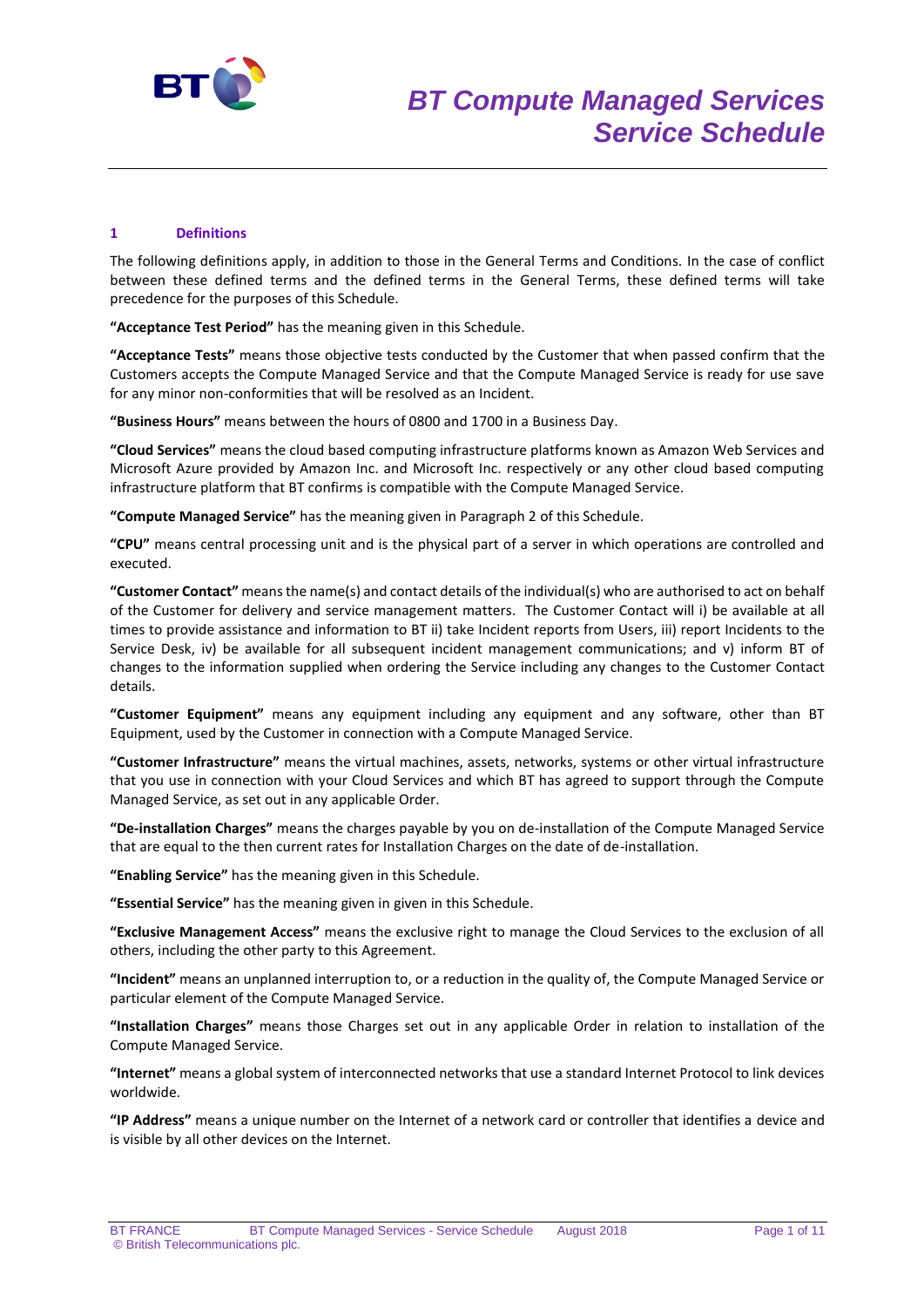

**"Minimum Period of Service"** means a period of twelve consecutive months beginning on the Operational Service Date, unless set out otherwise in any applicable Order.

**"Minimum Revenue Commitment"** means the minimum amount the Customer is required to pay BT, as set out in any applicable Order.

**"Online Order**" means a Customer request for the Service. The Online Order is only available online via the Portal.

**"Operating System"** means a set of software that manages computer hardware resources and provides common services for computer programs.

**"PCI DSS"** means the payment card industry data security standards, a set of policies and procedures, issued by the PCI Security Standards Council LLC (as may be adopted by local regulators) and intended to optimise the security of credit and debit card transactions and protect cardholders against misuse of their personal information.

**"Planned Maintenance"** means any work that is planned in advance to be carried out by BT or on its behalf that causes the Service to be suspended.

**"Portal"** means the BT compute management system and the graphical user interfaces of the individual services made available via the BT compute management system.

**"Premium Service"** has the meaning given in this Schedule.

**"Qualifying Incident"** means an Incident, except where any of the following events have occurred:

- (a) the Compute Managed Service has been modified or altered in any way by the Customer, or by BT in accordance with the Customer's instructions;
- (b) during the period Exclusive Management Access was granted to the Customer;
- (c) Planned Maintenance;
- (d) The Customer or its agent has performed any configurations that BT did not approve;
- (e) an Incident has been reported and BT cannot confirm that an Incident exists after performing tests; or
- (f) the Customer requested BT to test the Compute Managed Service at a time when no Incident has been detected or reported.

**"Recurring Charges"** means the Charges for the Compute Managed Service or applicable part of the Compute Managed Service that are invoiced repeatedly in every payment period (e.g. every month), as set out in any applicable Order.

**"Service Desk"** means the English speaking helpdesk that you are able to contact to submit Service Requests, report Incidents and ask questions about the Compute Managed Service.

**"Service Level"** means the Incident Resolution Service Level as set out in this Schedule.

**"Service Management Boundary" h**as the meaning given in this Schedule.

**"Service Requests"** means pre-approved requests to deliver a service on the Cloud Services as agreed between BT and the Customer and as set out in any applicable Order.

**"Severity Level 1"** means a Qualifying Incident that cannot be circumvented and that constitutes a complete loss of the Compute Managed Service.

**"Severity Level 2"** means a Qualifying Incident that has a large impact on the Compute Managed Service and, for example, results in part of the Compute Managed Service not functioning properly.

**"Severity Level 3"** means a Qualifying Incident that has a minor impact on the Compute Managed Service such as a component of the Compute Managed Service not functioning correctly that causes a minor degradation to the performance or functionality of the Compute Managed Service.

**"Severity Level 4"** means a Qualifying Incident that has no observable impact on the Compute Managed Service.

**"Standard Service Components"** has the meaning given in Paragraph **Error! Reference source not found.**.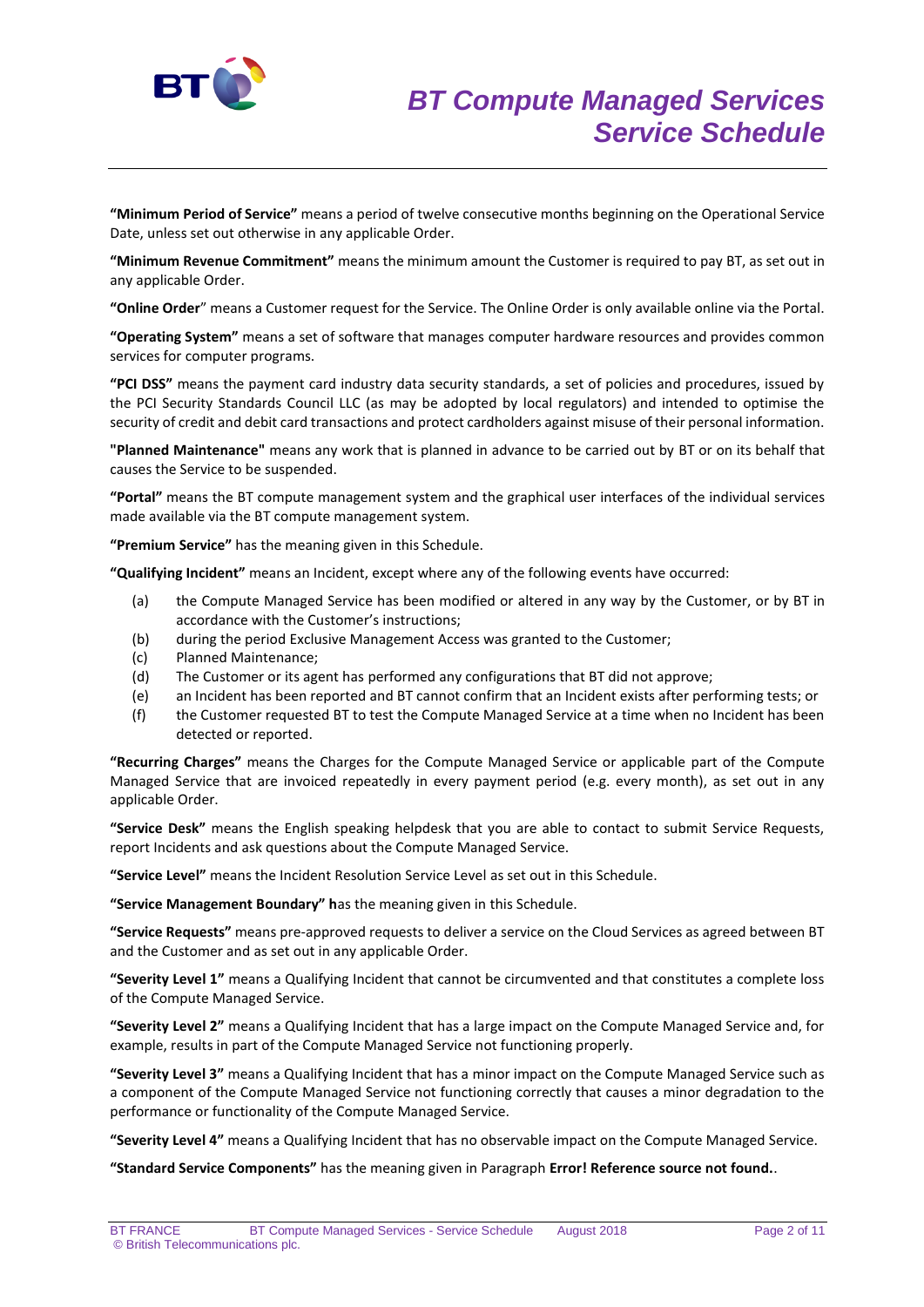

**"Ticket"** means the unique reference number provided by BT for an Incident and that may also be known as a "fault reference number".

**"Usage Charges"** means the Charges for the Compute Managed Service or applicable part of the Compute Managed Service that are calculated by multiplying the volume of units that you used or incurred in a period (e.g. number of agents using the Compute Managed Service, or the number of minutes the Compute Managed Service was used for) with the relevant fee as set out in any applicable Order.

## **2 Service Summary**

BT will provide you with a range of management services to your Cloud Services comprising of the Essential Service or the Premium Service as set out in any applicable Order and up to the point of the Service Management Boundary.

#### **3 Service Components**

3.1 The Compute Managed Service comprises access to a Portal where the Customer may choose a combination of the following management service packages in order for BT to manage the Customer Infrastructure and throughout the duration of the Agreement you will ensure that at least 25 per cent of the Customer Infrastructure is managed through the Premium Service, in accordance with the details as set out in any applicable Order:

#### 3.2 **Essential Service**

BT will provide you with 24hours a day x7days per week x365days per year access to a Service Desk that will offer you support in relation to Customer Infrastructure, as set out in any applicable Order.

#### 3.3 **Premium Service**

On top of the Essential Service, BT will provide you with the following components:

3.3.1 Configuration Management

Reactive and proactive configuration and technical support of the Customer Infrastructure to ensure that the Customer Infrastructure works efficiently with the Cloud Services.

3.3.2 Monitoring and Reporting

Proactive monitoring and reporting of the Customer Infrastructure such as CPU memory, storage and network optimisation.

3.3.3 Virtual Machine and Storage Administration

Management, including fine-tuning, updating and maintaining of the Customer Infrastructure as well as allocation and pro-active monitoring of storage options you have purchased through the Cloud Services.

3.3.4 User Management

Management of User accounts to the Cloud Services.

3.3.5 Efficiency Optimisation

Monitoring of the Customer's use of the Cloud Services to identify efficiencies that could be made to the use of the Cloud Services.

3.3.6 Backup

Back-up of any data the Customer has stored on the Cloud Services to the same availability zone or region the Customer has chosen to store any data within the Cloud Services.

#### 3.3.7 Security Services

Pro-active monitoring of the security of the Cloud Services and installation of anti-virus and antimalware as appropriate.

#### 3.4 **Enabling Services**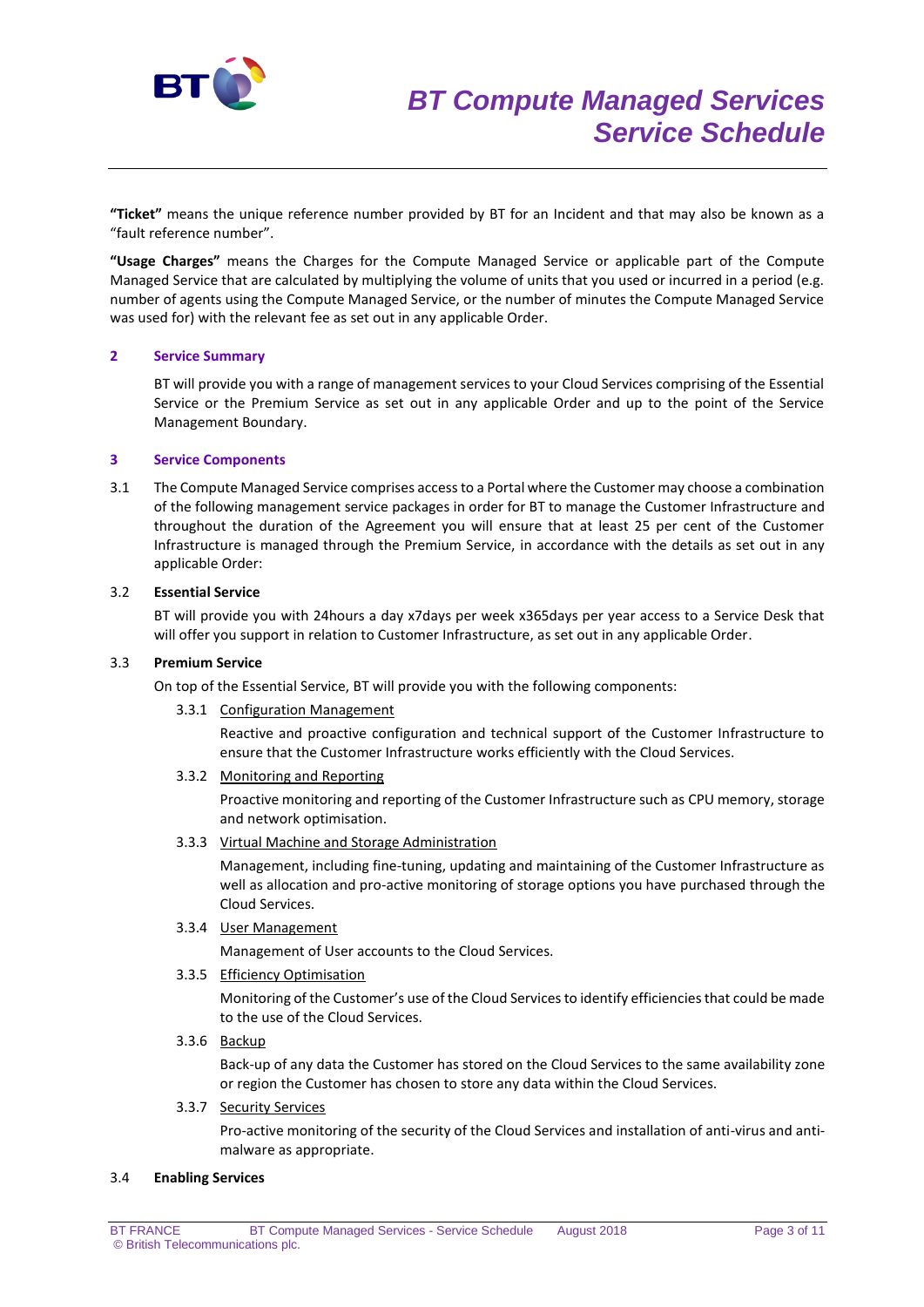

The Customer will have the following associated services in place that will connect to the Compute Managed Service and are necessary for the Compute Managed Service to function and will ensure that these services meet the minimum technical requirements that BT specifies:

- 3.4.1 computer hardware, software and telecommunications equipment and services necessary to access and use the Compute Managed Service;
- 3.4.2 an Internet connection either purchased from BT or from a third party internet provider;
- 3.4.3 Cloud Services, either purchased from BT or through the Cloud Services providers directly;
- 3.4.4 the corresponding applications on the Cloud Services to enable BT to provide the Compute Managed Service, for example, for BT to provide the back-up functionality, as described in Paragraph 3.3.7, you must have in place the corresponding back-up application on the Cloud Services,

If BT provides the Customer with any services other than the Compute Managed Service (including any Enabling Service) this Schedule will not apply to those services and those services will be governed by their separate terms.

#### 3.5 **Exclusive Access to the Cloud Services**

- 3.5.1 If the Customer has ordered the Premium Service, the Customer will grant BT Exclusive Management Access to the Cloud Services in order that BT can provide you with the Compute Managed Service.
- 3.5.2 If the Customer requires BT to grant the Customer Exclusive Management Access to the Cloud Services, the Customer will notify BT in writing in advance of the time period the Customer requires Exclusive Management Access.
- 3.5.3 BT will then confirm to the Customer in writing the time period that BT is able to grant the Customer Exclusive Management Access and throughout any such period the Service Levels will not apply.
- 3.5.4 When the Customer has Exclusive Management Access the Customer will not do anything on the Cloud Services that, when BT retakes Exclusive Management Access, will result in BT having to remedy any actions the Customer have taken on the Cloud Services in order for BT to provide the Compute Managed Service.
- 3.5.5 During any time period that BT does need to remedy any issues with the Cloud Services in accordance with Paragraph 3.5.4, the Service Levels will continue to not apply.
- 3.5.6 The Customer will indemnify BT against any claims brought by any third party cloud services provider during the time period the Customer has Exclusive Management Access.
- 3.5.7 At the end of the agreed time period in which BT has granted the Customer Exclusive Management Access, BT will retake Exclusive Management Access and BT will confirm to the Customer in writing when the Service Levels will apply again.

# **4 Ordering**

- 4.1 The Customer is responsible for opening an account with BT to gain access to the Portal to enable online ordering. The Agreement is effective once the Customer submits an Online Order on the Portal.
- 4.2 The Online Order should have all mandatory fields to be completed.
- 4.3 On receipt of an Online Order BT will configure the Service as set out in Paragraph 6.

## **5 BT Service Management Boundary (SMB)**

- 5.1 BT will provide and manage the Compute Managed Service in accordance with this Schedule and as set out in any applicable Order.
- 5.2 BT is responsible for the Services described in this Schedule up to the point where they are delivered on the Cloud Services and BT is not responsible for the Compute Managed Service outside the Service Management Boundary including the availability, applications or any other element or functionality of the Cloud Services.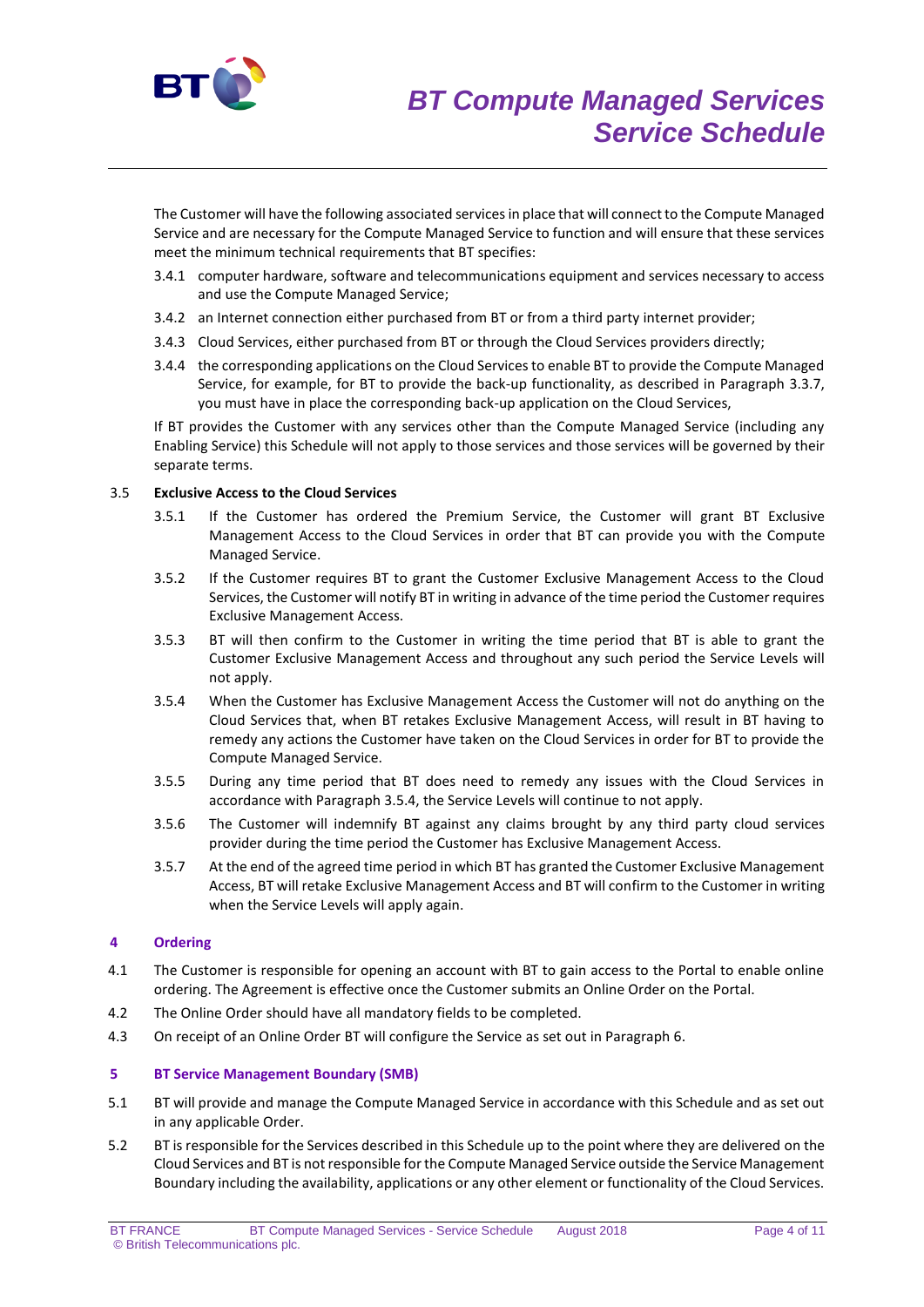

- 5.3 The Customer is solely responsible for obtaining and maintaining all necessary software licences or other authorisations and consents required for the Cloud Services.
- 5.4 The Service is delivered within a secure BT data centre with a security policy for the protection of Site, infrastructure and network. Although BT will use reasonable care and skill in carrying out its obligations under this Agreement in accordance with BT's security policy, it is not possible to guarantee that all instances of fraud, misuse, unwanted or unauthorised activity or access to the Customer's Information will be prevented or detected. Whenever BT becomes aware that security has been compromised, BT will take actions in order to limit any further occurrences of fraud, misuse, unwanted or unauthorised activity or access to the Customer's Information. Nevertheless, BT accepts no responsibility for any such incidents, or liability for any loss or damage suffered by the Customer. The Customer shall therefore take responsibility for the security of the Customer Information, Content and application of security policies designed to prevent unwanted or unauthorised activity or access to the Customer's Information.
- 5.5 BT does not make any representations, whether express or implied, about whether the Compute Managed Service will operate in combination with any Customer Equipment or other equipment and software.
- 5.6 The Compute Managed Service is not compliant with PCI DSS nor is it designed or intended to be and the Customer will not use the Compute Managed Service for the processing, storage or transmission of any cardholder data or any data that is subject to PCI DSS.

## **6 Delivery**

- 6.1 **Service Desk**. Before the Operational Service Date and, where applicable, throughout the provision of the Compute Managed Service, BT will provide you with contact details for the Service Desk.
- 6.2 **BT Delivery obligations**. On receipt of an Online Order BT will:
	- 6.2.1 configure the Compute Managed Service as defined on the Online Order;
	- 6.2.2 conduct a series of standard tests on the Compute Managed Service to ensure that it is configured correctly;
	- 6.2.3 connect the Compute Managed Service to each Enabling Service; and
	- 6.2.4 on the date that BT has completed the activities in this Paragraph, confirm to you that the Compute Managed Service is available for performance of any Acceptance Tests.
- **6.3 Customer Delivery obligations**. Before the Operational Start Date and, where applicable, throughout the provision of the Compute Managed Service, the Customer will:
	- 6.3.1 provide reasonable technical support to BT;
	- 6.3.2 ensure that the Customer have all necessary authorisations, licences and consents to allow BT to provide the Customer with the Compute Managed Service;
	- 6.3.3 in jurisdictions where an employer is legally required to make a disclosure to its Users and other employees:
		- (a) inform the Users that as part of the Compute Managed Service being delivered by BT, BT may monitor and report to you the use of any targeted applications by them; and
		- (b) ensure that Users have consented or are deemed to have consented to such monitoring and reporting (if such consent is legally required).

BT will not be liable for any failure by the Customer to comply with these obligations and hence the Customer will be liable to BT for any claims, losses, costs or liabilities incurred or suffered by BT due to your failure to comply with this Paragraph.

6.3.4 allow BT to install all necessary software on the Customer servers or other systems in order for BT to provide the Compute Managed Service.

#### 6.4 **Acceptance Tests**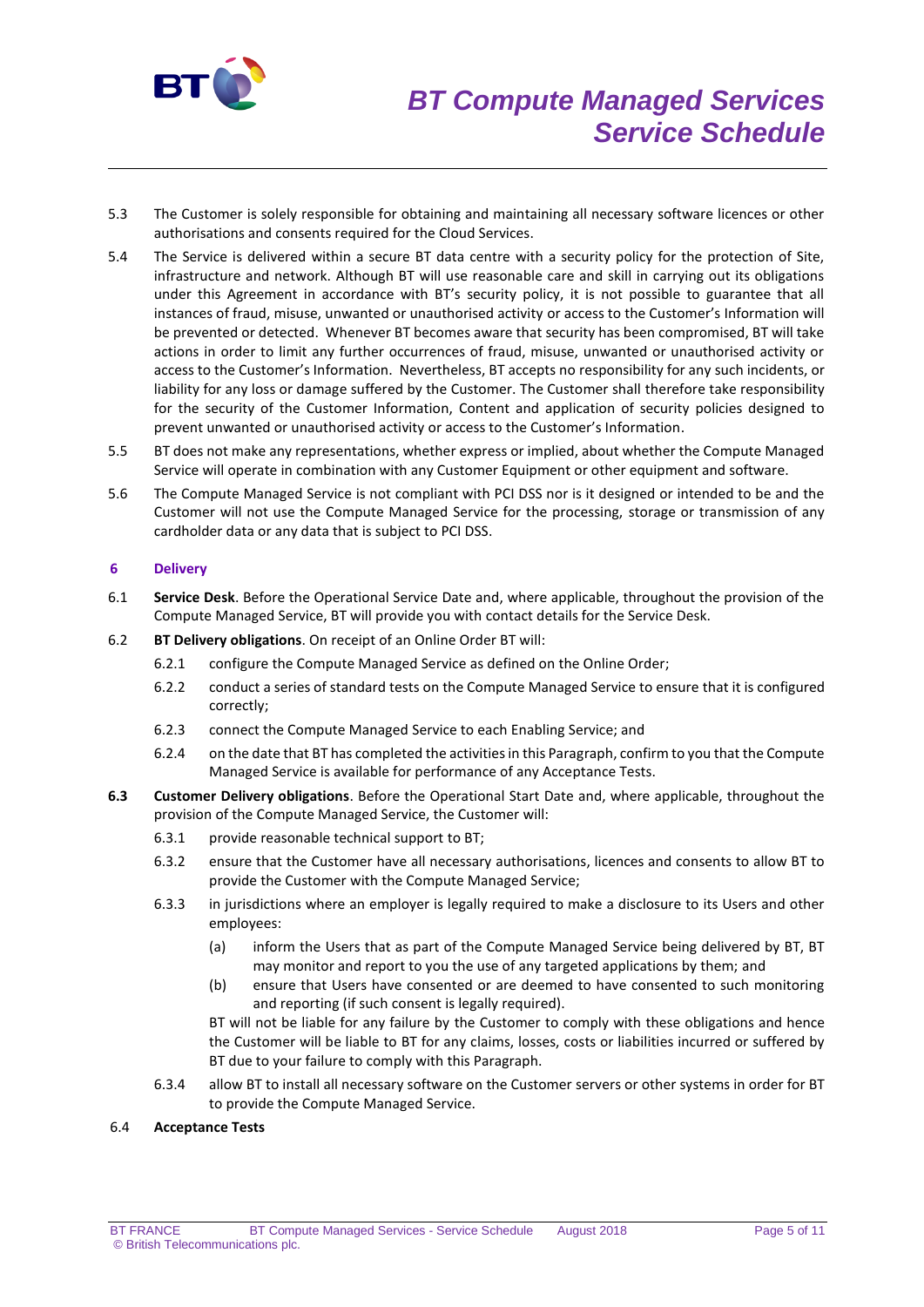

- 6.4.1 The Customer will carry out the Acceptance Tests for the Compute Managed Service within five Business Days after receiving notice from BT in accordance with Paragraph 6.3.4 ("**Acceptance Test Period**").
- 6.4.2 The Compute Managed Service is accepted by the Customer if the Customer confirms acceptance in writing during the Acceptance Test Period or is treated as being accepted by the Customer if the Customer does not provide BT with notice to the contrary by the end of the Acceptance Test Period.

## 6.5 **Operational Service Date.**

- 6.5.1 Subject to Paragraph 6.4 above, the Operational Service Date will be the earlier of the following:
	- (a) the date that you confirm or BT deems acceptance of the Compute Managed Service in writing in accordance with Paragraph 6.4.2; or
	- (b) the date of the first day following the Acceptance Test Period.
- 6.5.2 If, during the Acceptance Test Period, the Customer provides BT notice that the Acceptance Tests have not been passed, BT will remedy the non-conformance without undue delay and provide the Customer notice that BT has remedied the non-conformance and inform the Customer of the Operational Service Date.
- 6.6 **Changes before delivery.** If the Customer requests a change to the Compute Managed Service before the planned delivery date, then BT may revise the expected delivery date to accommodate that change.

## 6.7 **Service Transition.**

- 6.7.1 If the Customer is transitioning its existing services to BT, the Customer will provide any information or access BT reasonably requests within a reasonable period of time before the Operational Service date, including:
	- (a) an inventory list with information relating to the Customer Infrastructure to be transitioned with relevant specifications, including:
		- (i) software licence information;
		- (ii) network diagrams;
		- (iii) Device name and IP addressing; and
		- (iv) details of any third party contracts, service level agreements and equipment;
	- (b) access to the Customer Infrastructure prior to the Service Start Date;
- 6.7.2 Any changes to the inventory will be made in writing and:
	- (a) may cause delay to the transition of your service or the Operational Service Date; and
	- (b) may result in a change to the Charges to reflect the revised scope of the Compute Managed Service. Any such changes shall be agreed by submission of a new Online Order.

#### **7 In Life Management during operation**

## 7.1 **BT obligations**.

- 7.1.1 On and from the Service Start Date, BT:
	- (a) will respond and use reasonable endeavours to remedy an Incident without undue delay and in accordance with the Service Levels as set out in Paragraph 8;
	- (b) will fulfil Service Requests;
	- (c) may carry out maintenance from time to time and will use reasonable endeavours to inform the Customer at least five Business Days before any Planned Maintenance on the Compute Managed Service. However, BT may inform the Customer with less notice than normal where maintenance is required in an emergency; and
	- (d) may, in the event of a security breach affecting the Compute Managed Service, require the Customer to change any or all of its passwords.

#### 7.2 **Customer obligations**.

7.2.1 On and from the Operational Service Date, the Customer will: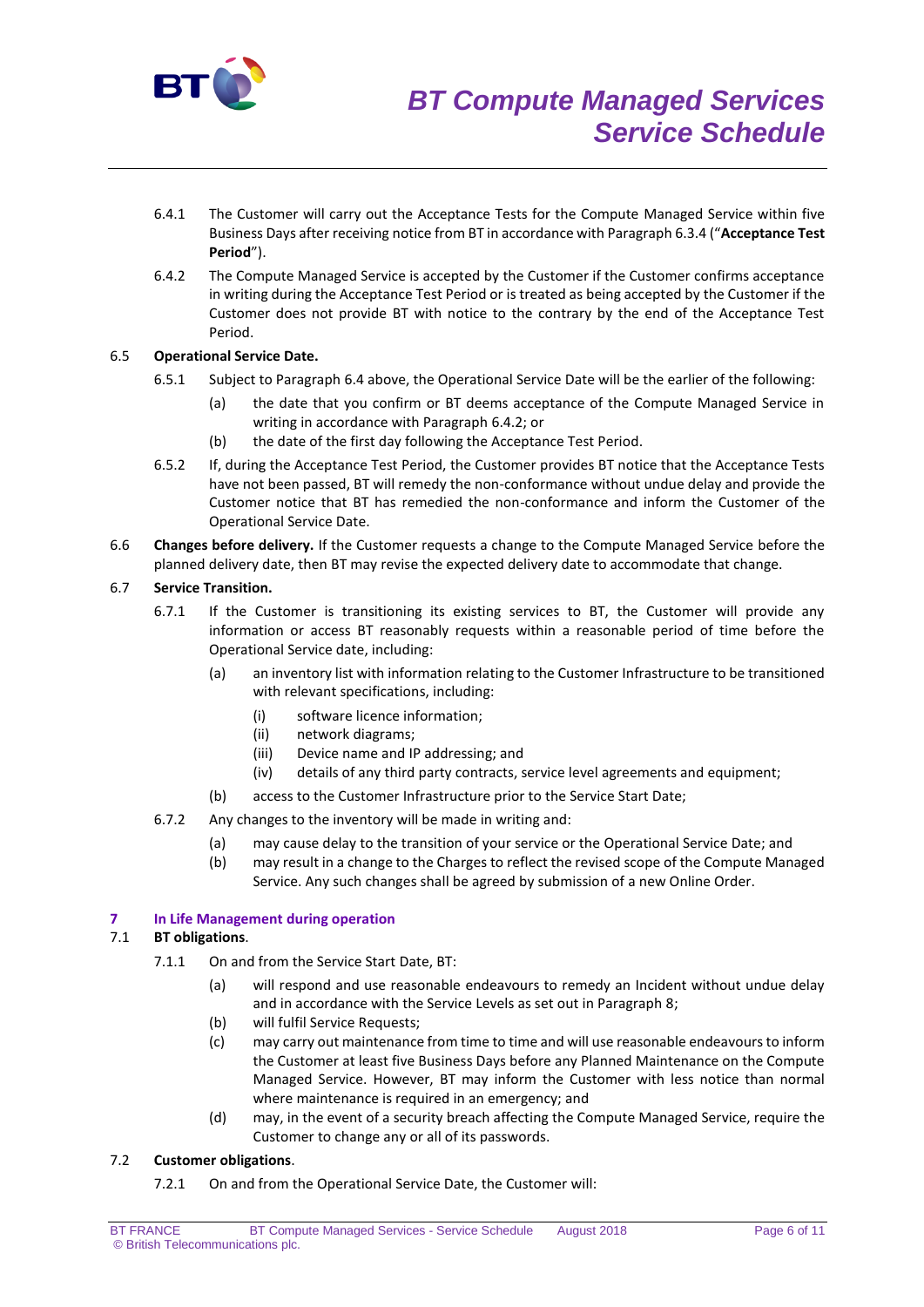

- (a) ensure that Users report Incidents to the Customer Contact and not to the Service Desk;
- (b) ensure that the Customer Contact will take Incident reports from Users and pass these to the Service Desk in accordance with Paragraph 8 using the agreed reporting procedures, and is available for all subsequent Incident management communications;
- (c) monitor and maintain any Customer Equipment connected to the Compute Managed Service or used in connection with a Compute Managed Service;
- (d) ensure that any Customer Equipment that is connected to the Compute Managed Service or that the Customer uses, directly or indirectly, in relation to the Compute Managed Service is:
	- (i) connected using the applicable BT Network termination point, unless the Customer has BT's permission to connect by another means;
	- (ii) adequately protected against viruses and other breaches of security;
	- (iii) technically compatible with the Compute Managed Service and will not harm or damage BT Equipment, the BT network, or any of BT's suppliers' or subcontractors' network or equipment; and
	- (iv) approved and used in accordance with relevant instructions, standards and applicable law and any safety and security procedures applicable to the use of that Customer Equipment;
- (e) immediately disconnect any Customer Equipment, or advise BT to do so at the Customer's expense, where Customer Equipment:
	- (i) does not meet any relevant instructions, standards or applicable law; or

(ii) contains or creates material that is in breach of the Acceptable Use Policy and the Customer are contacted by BT about such material,

and redress the issues with the Customer Equipment prior to reconnection to the Compute Managed Service;

- (f) distribute, manage and maintain access profiles, passwords and other systems administration information relating to the control of Users' access to the Compute Managed Service;
- (g) maintain a written list of current Users and provide a copy of such list to BT within five Business Days following BT's written request at any time;
- (h) ensure the security and proper use of all valid User access profiles, passwords and other systems administration information used in connection with the Compute Managed Service and:
	- (i) immediately terminate access for any person who is no longer a User;
	- (ii) inform BT immediately if a User's ID or password has, or is likely to, become known to an unauthorised person, or is being or may be used in an unauthorised way;
	- (iii) take all reasonable steps to prevent unauthorised access to the Compute Managed Service;
	- (iv) satisfy BT's security checks if a password is lost or forgotten; and
	- (v) change any or all passwords or other systems administration information used in connection with the Compute Managed Service if BT requests to do so in order to ensure the security or integrity of the Compute Managed Service; and
- (i) not allow any User specific subscription to be used by more than one individual User unless it has been reassigned in its entirety to another individual User, in which case the Customer will ensure the prior User will no longer have any right to access or use the Compute Managed Service:

## **8 Incidents and Service Levels**

8.1 Where the Customer becomes aware of an Incident; the Customer Contact will report any Severity Level 1 Incidents and Severity Level 2 Incidents via telephone to the Service Desk, otherwise if the Severity Level 1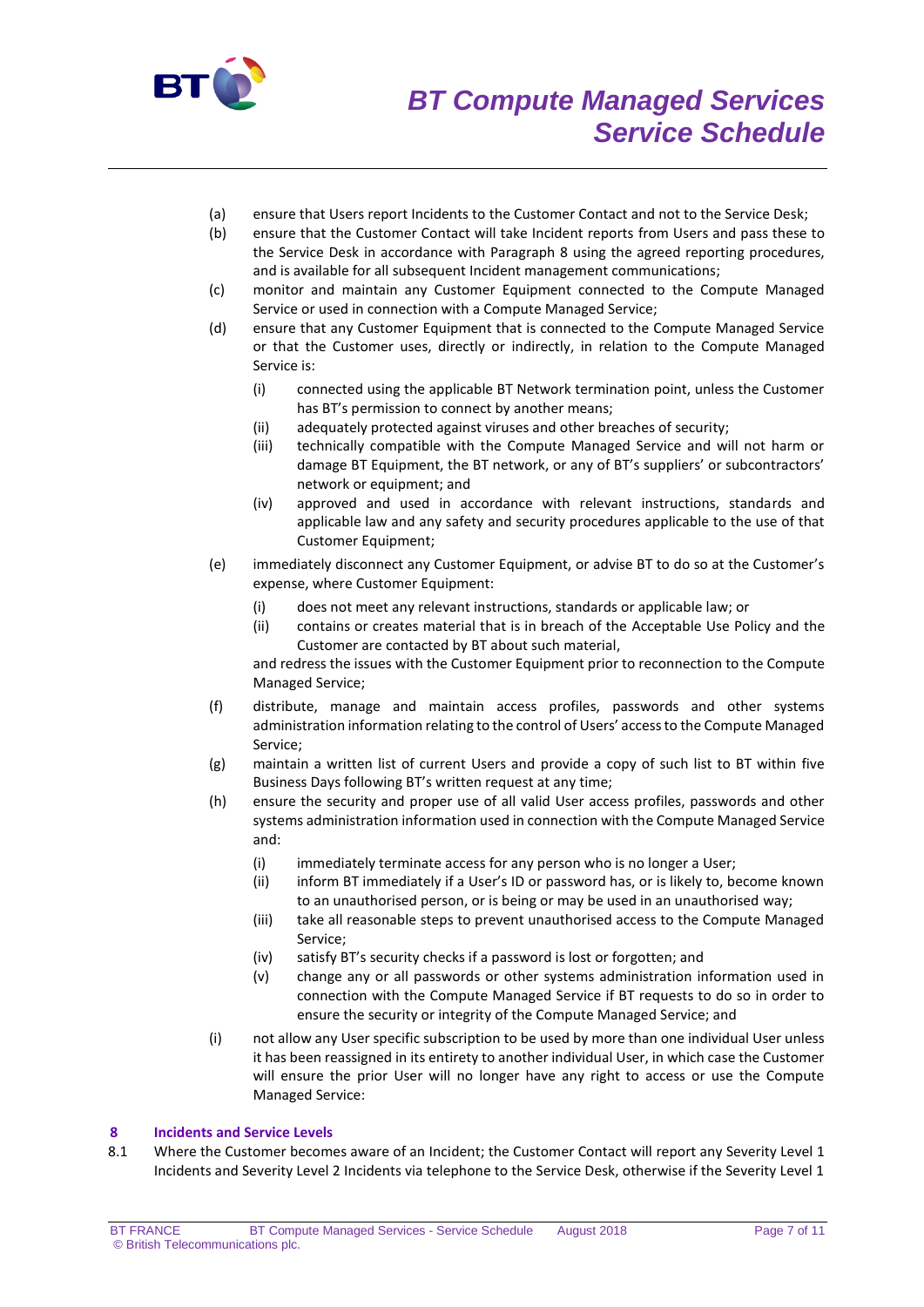

Incidents or Severity Level 2 Incident is not reported via telephone it will be deemed a Severity Level 3 Incident.

- 8.2 If BT detects or if the Customer report an Incident.
	- 8.2.1 BT will give you a Ticket;
	- 8.2.2 BT will inform you when it believes the Incident is cleared and will close the Ticket when:
		- (a) the Customer confirms that the Incident is cleared, or
		- (b) BT has attempted unsuccessfully to contact you, in the way agreed, and the Customer Contact has not responded within 24 hours following BT's attempt to contact the Customer Contact.
	- 8.2.3 If the Customer confirms that the Incident is not cleared within 24 hours after having been informed, the Ticket will remain open, and BT will continue to work to resolve the Incident.
- 8.3 **Incident Resolution Service Levels**. From the Operational Service Date and subject to the Customer reporting at least four Qualifying Incidents per calendar month in accordance with Paragraph **Error! Reference source not found.**, BT will provide the Compute Managed Service with the response and resolution times for Qualifying Incidents in accordance with the below table ("Incident Resolution Service Level"):

| <b>Incident Category</b> | <b>Response and Resolution Service Levels</b>                                           |
|--------------------------|-----------------------------------------------------------------------------------------|
| Severity Level 1         | BT will aim to respond to 95% of Qualifying Incidents in any given calendar month       |
|                          | within 20 minutes and to resolve 90% of Qualifying Incidents in any given calendar      |
|                          | month within four hours of reporting the Qualifying Incident in accordance with         |
|                          | Paragraph Error! Reference source not found                                             |
| Severity Level 2         | BT will aim to respond to 95% of Qualifying Incidents in any given calendar month       |
|                          | within 30 minutes and to resolve 85% of Qualifying Incidents in any given calendar      |
|                          | month within 12 hours of reporting the Qualifying Incident in accordance with           |
|                          | Paragraph Error! Reference source not found                                             |
| Severity Level 3         | BT will aim to respond to 90% of Qualifying Incidents in any given calendar within four |
|                          | hours and to resolve 80% of Qualifying Incidents in any given calendar month within     |
|                          | 24 hours of reporting the Qualifying Incident in accordance with Paragraph Error!       |
|                          | Reference source not found.                                                             |
| Severity Level 4         | BT will aim to respond to 95% of Qualifying Incidents in any given calendar month       |
|                          | within one Business Day and to resolve 90% of Qualifying Incidents in any given         |
|                          | calendar month within 72 hours of reporting the Qualifying Incident in accordance       |
|                          | with Paragraph Error! Reference source not found                                        |

- 8.4 If BT fails to meet the Incident Resolution Service Level, the Customer may request Service Credits at the rate of four per cent of the Usage Charges for the Compute Managed Service with the Usage Charges being based on the month the Incident was reported in accordance with Paragraph **Error! Reference source not found.**.
- 8.5 The Customer may request applicable Service Credits within 28 days of the end of the calendar month in which a Qualifying Incident occurred by providing details of the reason for the claim. Any failure by the Customer to submit a request in accordance with this Paragraph will constitute a waiver of any claim for Service Credits for that calendar month.
- 8.6 Upon receipt of a valid request for Service Credits:
	- 8.6.1 BT will issue the Customer with the applicable Service Credits by deducting those Service Credits from the invoice within two billing cycles of the request being received; and
	- 8.6.2 following termination of the Service where no further invoices are due to be issued by BT, BT will pay the Customer the Service Credits within 90 days.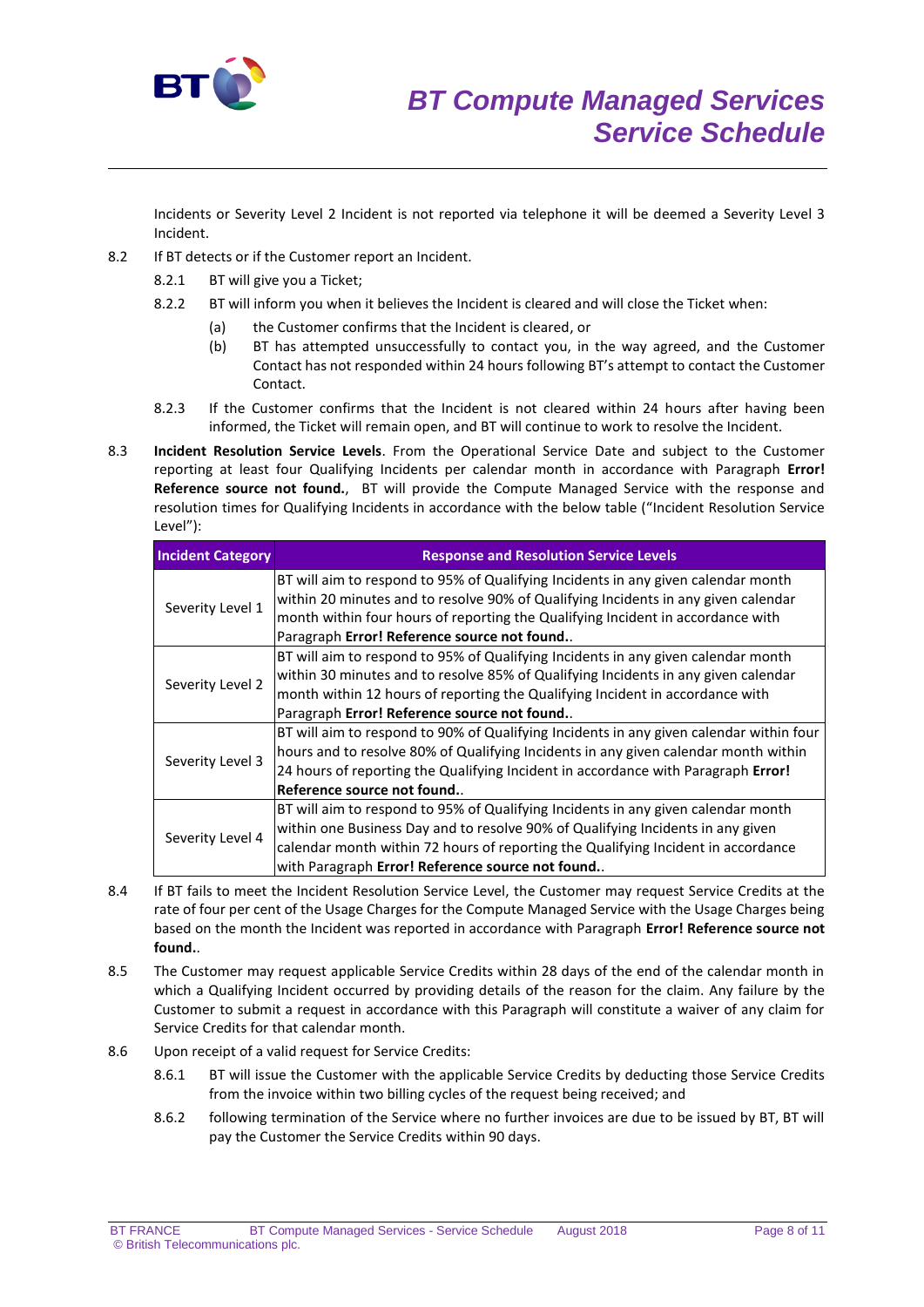

- 8.7 Service Credits for all Service Levels will be aggregated and are available up to a maximum amount equal to 100 per cent of the monthly Usage Charges based on the calendar month the Qualifying Incident was reported to BT in accordance with Paragraph **Error! Reference source not found.**.
- 8.8 All Service Levels and Service Credits will be calculated in accordance with information recorded by, or on behalf of, BT.
- 8.9 The Service Levels under this Schedule will not apply:
	- 8.9.1 in the event Exclusive Access to the Cloud Service was granted to the Customer;
	- 8.9.2 the Cloud Services are unavailable for whatever reason and this is due to no fault of BT;
	- 8.9.3 in the event of the Customer is in breach with its obligations under the Agreement ; or
	- 8.9.4 during any trial period of the Compute Managed Service.

## **9 Charges and invoicing**

- 9.1 Charges for the Service are set out in the Portal and will be set out on the Online Order.
- 9.2 The Compute Managed Service is subject to a Minimum Revenue Commitment whereby:
	- 9.2.1 The Customer will pay BT the Minimum Revenue Commitment throughout the duration of the Agreement.
	- 9.2.2 BT may terminate the Compute Managed Service on thirty days' notice if you fail to pay the Minimum Revenue Commitment or any part of it.
- 9.3 Charges shall be paid in accordance with the payment terms as agreed in the Agreement.
- 9.4 BT will invoice Charges on or after the dates set out below:
	- 9.4.1 One-off Charges on the Operational Service Date of the relevant Online Order;
	- 9.4.2 Usage or other Recurring Charges, monthly or quarterly in arrears (depending on your billing frequency) from the Operational Service Date.
	- 9.4.3 If terminated by the Customer or for material breach by BT; any termination Charges as set out in Paragraph 10 and De-installation Charges within thirty days of de-installation of the Compute Managed Service.
- 9.5 Additional Charges shall apply for:
	- 9.5.1 investigating Customer reported Incidents where BT finds no Incident or that the Incident is outside the Service Management Boundary. These shall be based on BT's reasonable man-hours costs multiplied with the total hours spend on investigating such incorrectly reported Incidents;
	- 9.5.2 commissioning the Compute Managed Service outside of Business Hours. The applicable Charges shall be first agreed by a new Online Order before BT will execute such activities; and
	- 9.5.3 expediting provision of the Compute Managed Service at the Customer's request after BT has informed you of the expected delivery date. The applicable Charges shall be first agreed by a new Online Order before BT will execute such activities.

## **10 Termination of Service**

- 10.1 Without prejudice to Clause 11 below, the following Clause will replace and supersede any termination for convenience conditions as set out in the General Terms and Conditions:
	- 10.1.1 The Customer may terminate elements from Compute Managed Service or the entire Compute Managed Service via the Portal at any time and subject to thirty days prior notice, provided that the Customer agrees to pay:
		- (a) any outstanding Charges or interest properly due and payable for each terminated element up to the date of termination;
		- (b) any waived Installation Charges;
		- (c) any De-installation Charges; and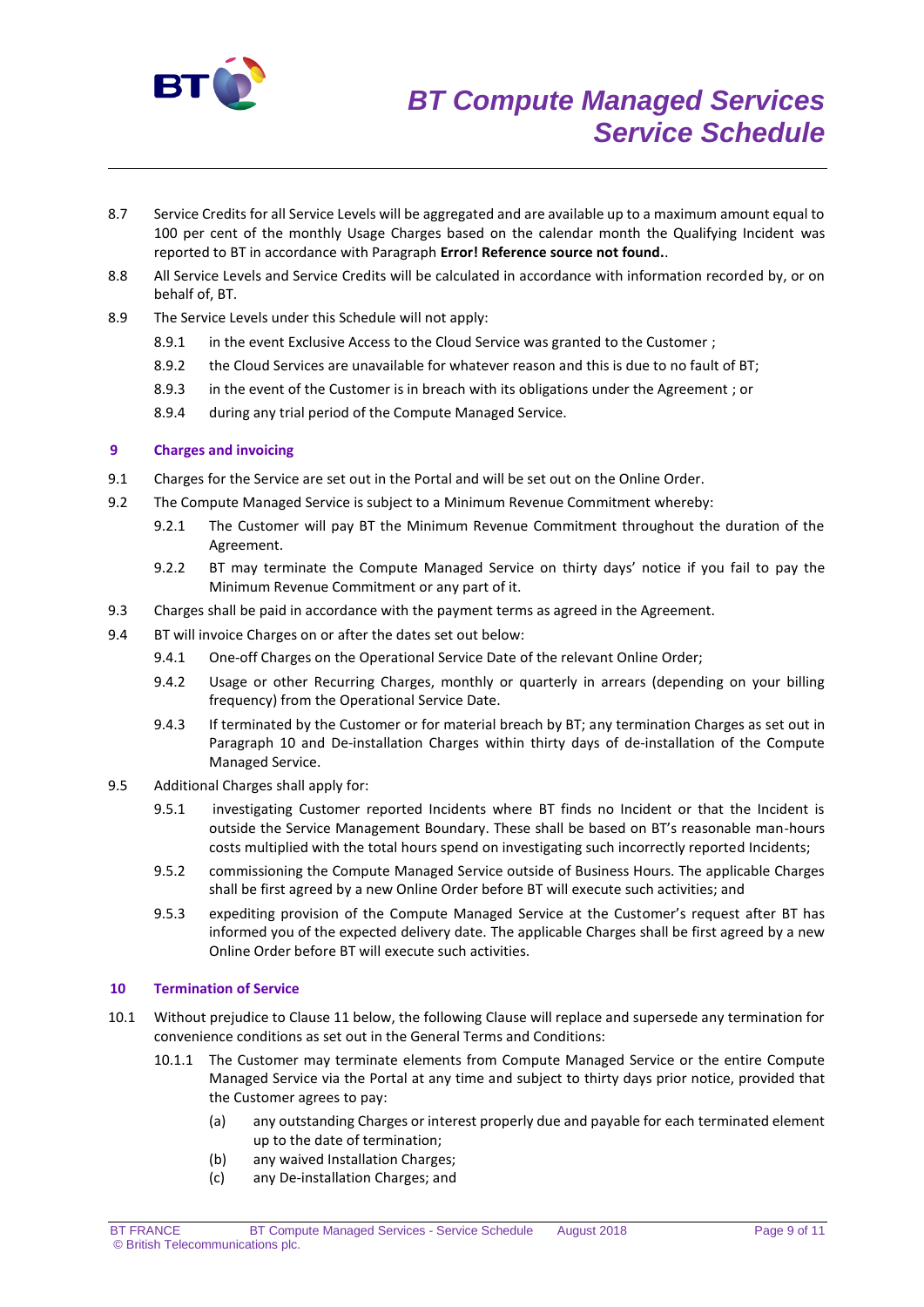

- (d) any termination fees as compensation which shall be:
	- i. if terminated during the Minimum Period of Service, a sum equal to 75 per cent of the average Usage Charges (based on the average monthly Usage Charge from the Operational Start Date to the date of termination of the Compute Managed Services) for any remaining months of the first twelve months of Service or the Minimum Revenue Commitment for any remaining months of the first twelve months of Service, whichever sum is greater; or
	- ii. if terminated after the Minimum Period of Service, a sum equal to one month's Minimum Revenue Commitment;
- 10.1.2 BT will refund any money the Customer has paid in advance after deducting any Charges or other payments due to BT under the Agreement.
- 10.1.3 At the effective termination date;
	- (a) BT will provide configuration information relating to the Compute Managed Service provided at the Site(s) in a format that BT reasonably specifies;
	- (b) BT will delete any Content if required by applicable law; and
	- (c) the Customer will lose all access to the Service and any portions thereof, including, but not limited to its account on the Portal and the Customer information stored on the Service. In addition, upon termination for any reason whatsoever, BT will have the right to immediately delete, without notice the Customer Information. Therefore the Customer hereby acknowledges and accepts to have retained copies of its Customer information or to migrate all its Customer information before the effective termination date. BT shall not be liable for any loss or damage which may be incurred by the Customer or any third parties as a result of such deletion from the effective termination date.

#### **11 Processing of Personal Data**

- 11.1 BT or its sub-processor will Process the Customer Personal Data for the Compute Managed Service as set out in this Schedule for as long as BT provides the BT Cloud Compute Service and for as long as BT may be required to Process the Customer Personal Data in accordance with applicable law. Any personal Data that may be collected and processed by BT is subject to the data protection provisions as set in the General Terms and Conditions.
- 11.2 The nature and purpose of the Processing of Customer Personal Data by BT includes for:
	- billing and invoicing; and
	- incident response and escalation.
- 11.3 The types of Customer Personal Data Processed by BT or its sub-processors or the Customer may be:
	- website or IP address;
	- name;
	- address;
	- telephone number:
	- email address;
	- iob title:
	- company name; and
	- contact records.

This list is not exhaustive as the Customer will specify what Customer Personal Data is Processed.

- 11.4 The Customer Personal Data may concern the following categories of Data Subjects:
	- Customer employees;
	- Customer's customers or third parties; and